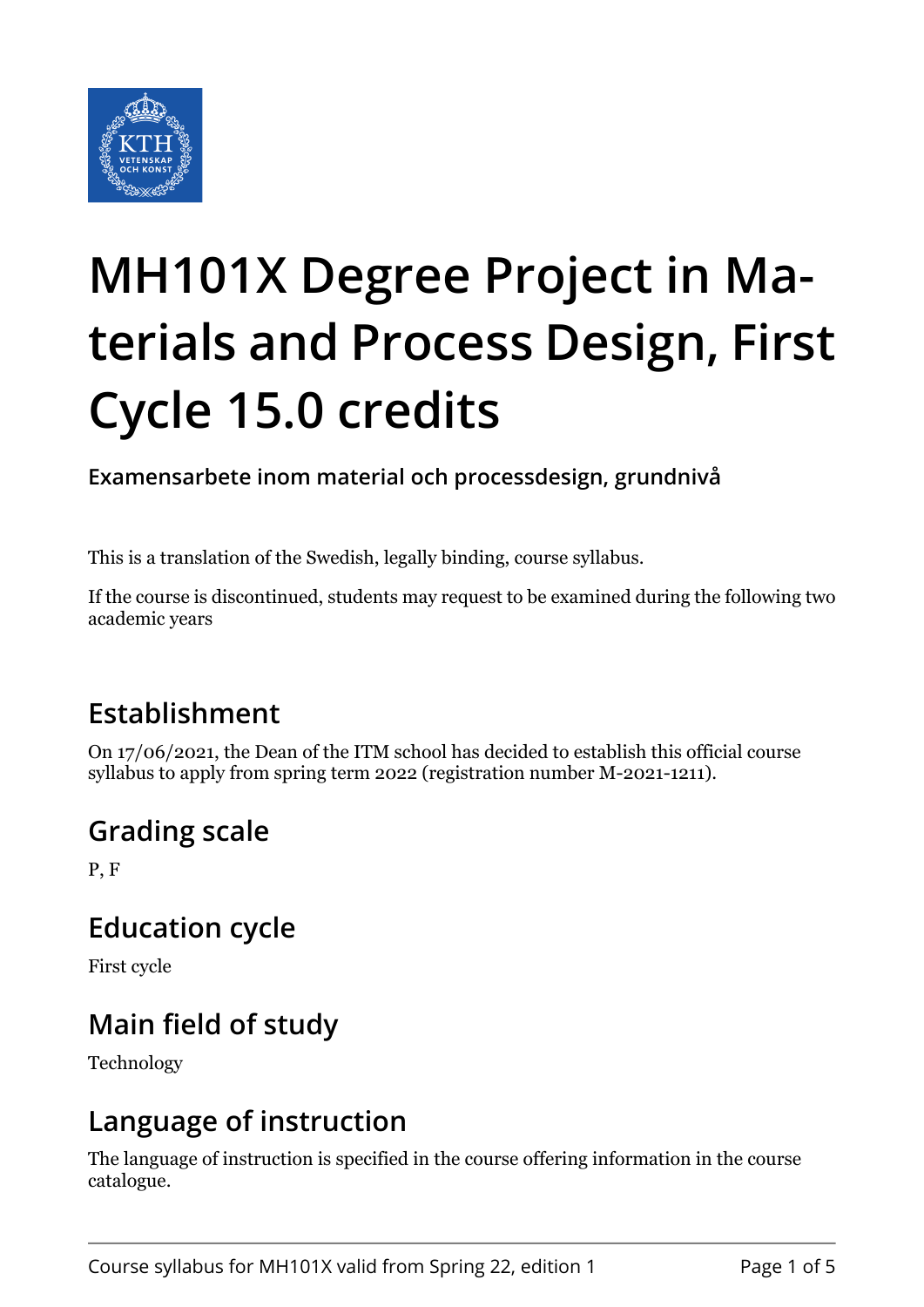## **Intended learning outcomes**

Besides the objectives for degree projects for for Bachelor degree established by KTH, these are the course specific objectives:

After passing the course, the student should be able to:

- apply acquired knowledge and skills about metals, ceramics, polymers and fibre-based materials on problems in the area of materials and process design
- formulate a technical problem and apply methodology within materials and process design to search and evaluate solutions to the problem
- use independent study forms to consolidate and deepen his knowledge within materials and processdesign
- present the solution to an engineering problem in a written technical report with requirements of contents structure and languages
- demonstrate a professional behaviour at presentation of own work and review of the work of others
- use basic concepts and tools for an active career start

In addition, the student should, when necessary, be able to:

- make assumptions and evaluate their validity through sensitivity analysis
- carry out rough estimations to be able to validate models and assess their plausibility

#### **Course contents**

The course consists of a larger degree project that should include a specialisation within materials and process design and training in general engineering skills. The work should treat problems within materials and process design. The aim of the project is to integrate technical aspects with the requirements that are set from the society, including laws, ethics, economics and environment.

The course coordinator provides suitable project tasks, and each project is assigned a special supervisor. It is also possible to suggest one  $\hat{A}$ 's own project, and a supervisor from KTH will also then be appointed. Projects are carried out individually or in groups of no more than two or three students.

The project should generally contain the following parts

- planning of project work
- project meetings possibly with supervisors (about. 1 h/week)
- literature study
- implementation of experiments, calculations or the like
- analysis and conclusions
- written report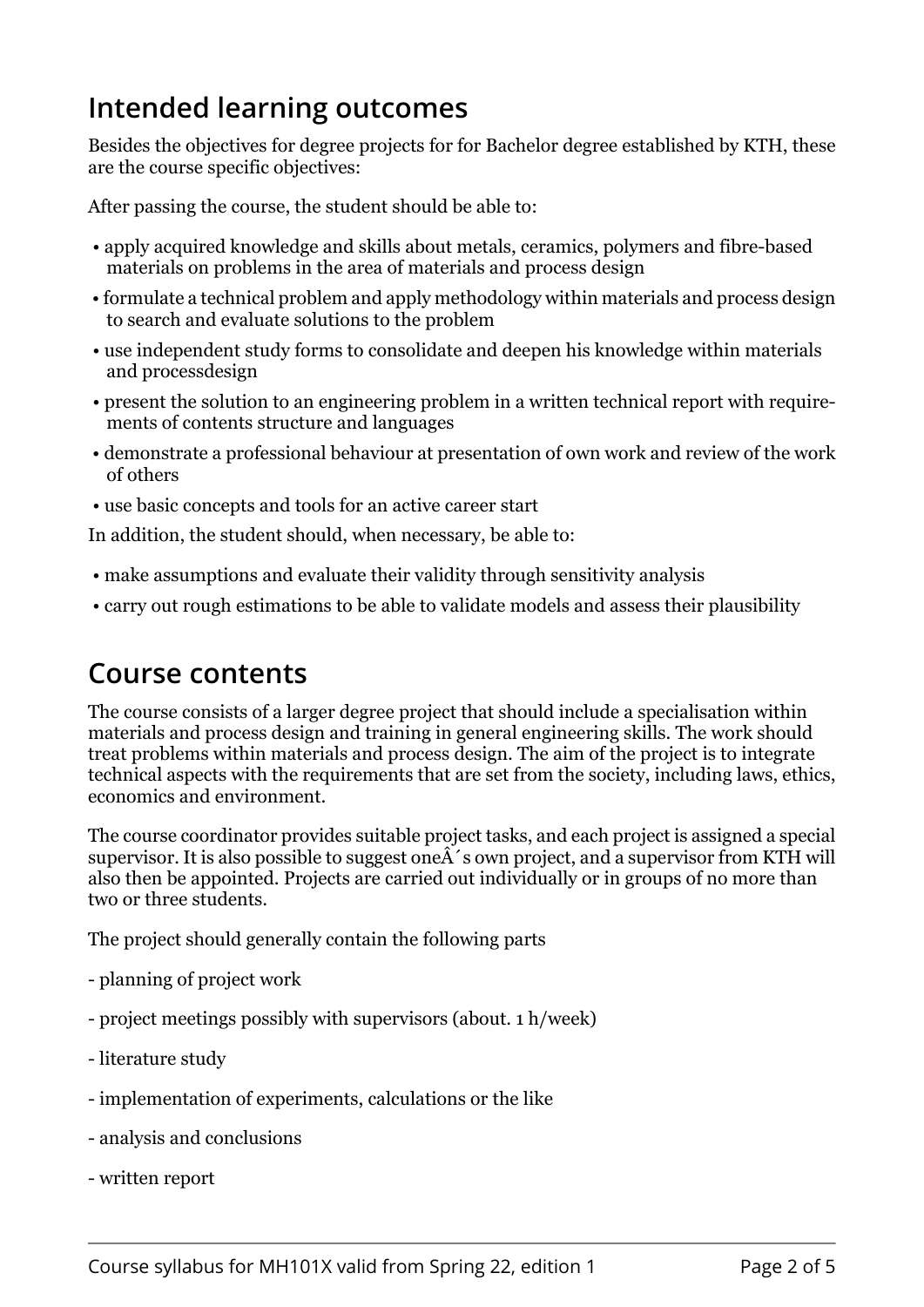## **Specific prerequisites**

The specific prerequisites for a degree project of 15 credits at undergraduate level are: courses of at least 120 credits from the syllabus years 1-3 must be completed for students in programme where the degree project begins in period 3.

#### **Examination**

• XUPP - Examination Question, 15.0 credits, grading scale: P, F

Based on recommendation from KTH's coordinator for disabilities, the examiner will decide how to adapt an examination for students with documented disability.

The examiner may apply another examination format when re-examining individual students.

The degree project will be assessed according to the criteria below. After completed degree project, the student should be able to:

 • show knowledge of the scientific foundation of the chosen subject area, applicable methods and orientation in current research and development and show advanced knowledge within some part of the subject area

**Pass** A literature study has been complete, including a description of applicable methods within the subject area and an orientation in current research and development. The selected method is explained and based on science or proven experience. Relevant knowledge from previous courses is adequately used.

**Fail** The literature study is insufficient. Connections to current research and development is missing or is inadequate. Explanation of chosen method deficiencies. The work shows on insufficient knowledge from previous courses.

 • demonstrate the ability to search, collect and use relevant information critically and identify his/hers needs of additional knowledge

**Pass** The task of the degree project is largely handled autonomously. Relevant databases and search tools are used. Relevant literature and knowledge are incorporated in the degree project. The need for further knowledge is discussed.

**Fail** Relevant literature is to a great extent absent, or has not been integrated in the work. The work does not build on previous knowledge in the area. Discussions about possible further studies is missing.

 • demonstrate the ability to formulate, assess and handle problems and critical discuss phenomena, issues and situations

**Pass** The degree project contains a clear problem formulation and a progressive handling of it. Relevant phenomena, issues and situations connected to the work are critically discussed. Adequate judgements are made, regarding the research question(s) of the degree project.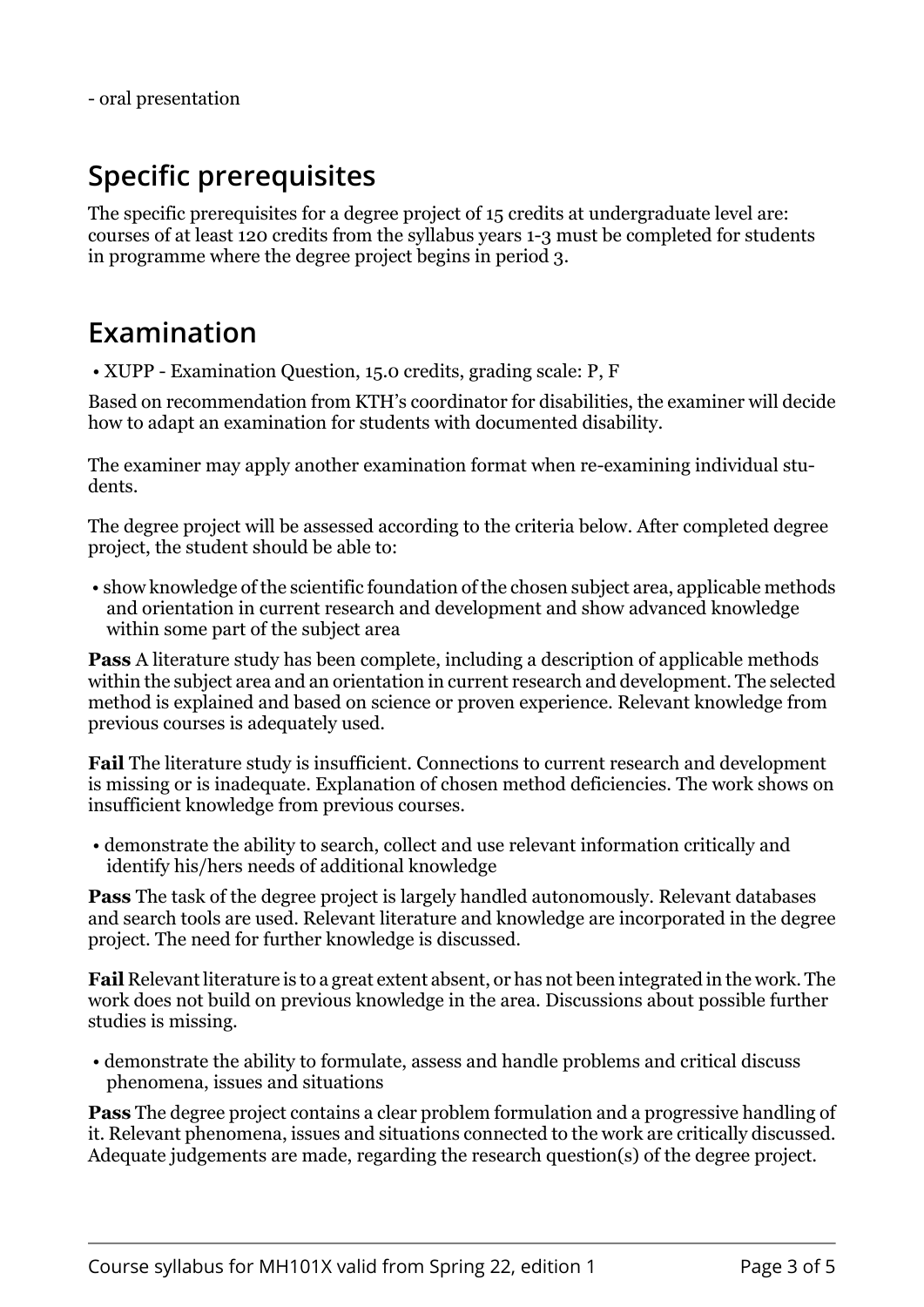**Fail** The problem formulation is inadequate such as the development of this. Relevant phenomena, issues or situations are not discussed the degree project. Adequate assessments connected to the issue of the degree project be lacked.

 • demonstrate the ability to plan and with applicable methods carry out assignments within given time frames

**Pass** The project plan was followed. The task is carried out within the agreed time and with the methodology agreed upon. Any changes to the plan or the have been agreed, between student and supervisor.

**Fail** The work does not reach the level that was intended initially (or subsequently adjusted). The project plan regarding time and methodology has not been implemented.

 • demonstrate the ability to orally and in writing, account for and discuss information, problem and solutions in dialogue with different groups

**Pass** The report is well organized and well-written, in a coherent language. The citations are relevant, phrased in the student's own wording, and well integrated. The oral presentation and the review, as well as the communication during the work, demonstrate the ability to present and sensitively discuss the work and its conclusions with different parties, such as employers, supervisors, teachers, researchers and students.

**Fail** The contents is not systematically presented, and the text or the oral presentation is difficult to understand. The citations have an unclear aim, are too close to the original source, or are presented without clear relationship. The written report is not linguistically sound or coherent. The continuous communication or the oral presentation do not show on perceptiveness, clarity or ability to discuss the work.

 • demonstrate the ability to make assessments considering relevant scientific, social and ethical aspects

**Pass** The degree project demonstrates judgement abilities, for example to explain, justify, criticize and recommend. Relevant topic-specific assessments based on science or proven experience have been made in the degree project. The degree project reflects on social and ethical aspects, unless this is shown to be irrelevant.

**Fail** Judgement is lacking or inadequate. The work shows an inability to place the study in a larger context. The degree project does not consider ethical and social aspects even if these are relevant to the study, alternatively an explanation of why these aspects have not been discussed is absent.

 • show such skills that is required to work independently within some part of the main field of study technology

**Pass** The student familiarizes him/herself with the task and demonstrates the ability to be a part of the working environment where the study was performed. The student shows ability to test and evaluate information in discussions of the task. The student shows initiative and is open for supervision and criticism. The degree project is carried out largely independently.

**Fail** Despite supervision and guidance the student does not show the ability or will to participate and be part of the working environment. The student does not come up with constructive ideas during discussions with supervisors and does not show interest in advice and new proposals. The student does not demonstrate independent and creative work between the supervision sessions.